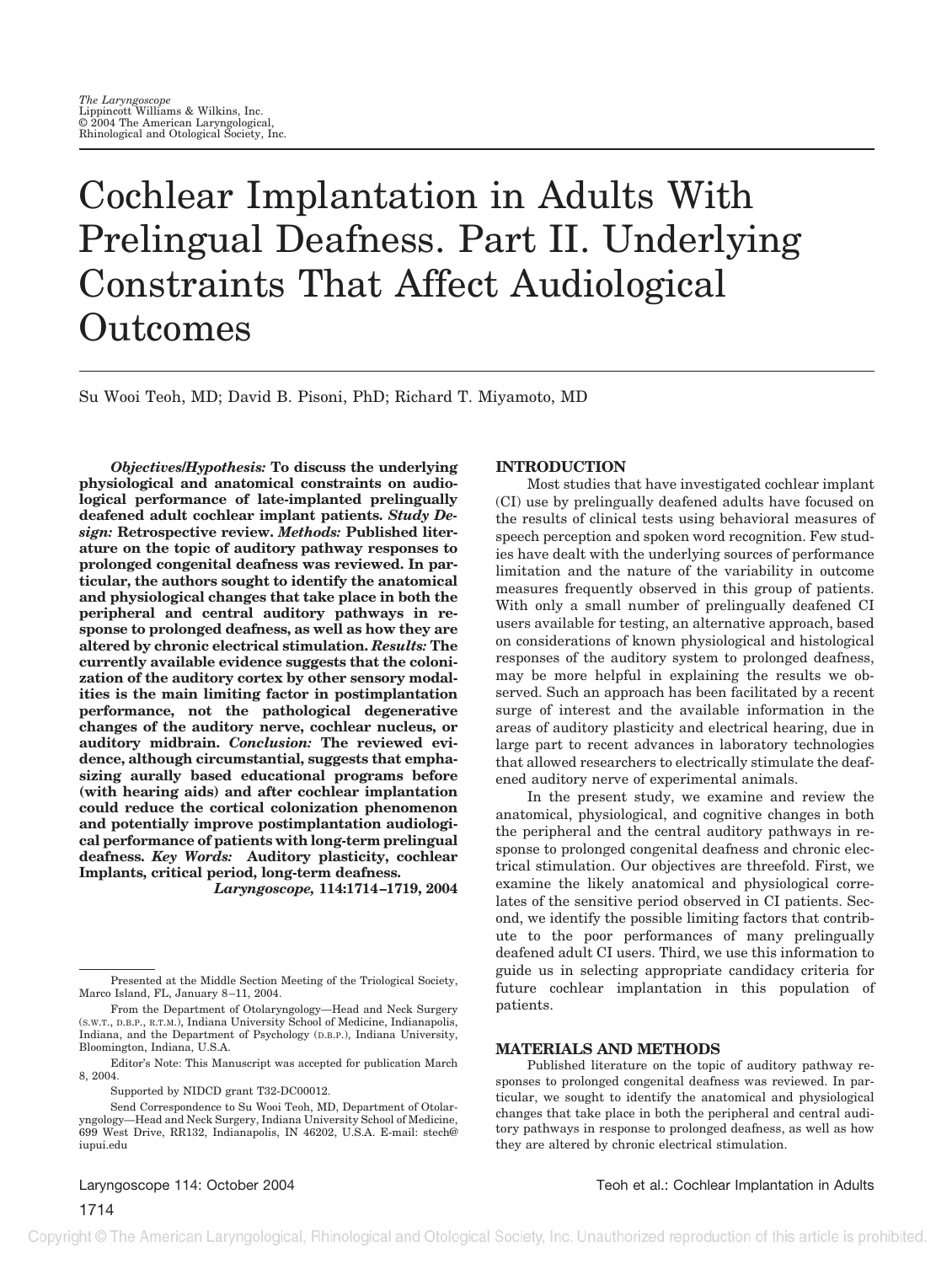# **RESULTS AND DISCUSSION**

## *Peripheral Auditory System*

For CI patients, their sensorineural hearing loss is a result of degeneration of or damage to the sensitive transducer hair cells in the cochlea. Because the sensory hair cells do not regenerate, the resulting hearing loss is permanent, and the cessation of afferent inputs to the auditory system leads to a series of predictable pathological changes along the entire auditory pathway.

Studies using animal models have shown that damage to the sensory hair cells leads to extensive degeneration and loss of the dendritic processes of the spiral ganglion cells  $(SGCs)$ .<sup>1</sup> This process is followed by demyelination or complete degeneration of the remaining peripheral processes and cell bodies of the SGCs.<sup>2</sup> With a long period of profound deafness, the ongoing degeneration of the auditory nerve fibers eventually results in only a small number of surviving  $SGCs$ .<sup>1</sup> Such laboratory findings in animals were supported by a human temporal bone study, in which the total SGC loss was found to be significantly correlated with the duration of total deafness.<sup>3</sup>

Based on these findings, several researchers have suggested that the favorable outcomes achieved by congenitally deaf patients implanted in early childhood can be explained by preservation of the peripheral auditory system.4,5 However, all histopathological evidence to date has not supported such a hypothesis. Fayad et al.<sup>6</sup> reported no correlation between auditory performance of their CI patients with postmortem SGC counts. A more recent study even reported an apparent negative correlation between residual SGC count and the patient's hearing performance during life.7 Taken together, the results of these studies suggest that the atrophic and degenerative changes of the peripheral auditory pathway alone cannot adequately explain the audiological outcomes of the CI patients and that the central auditory pathways may play a more important role in the speech and language outcomes of these patients.

The robustness in the peripheral auditory system appears to be due, at least in part, to the redundancy and overcapacity of the auditory nerve fibers when compared with the limited spatial channels of the CI. Previous studies have shown that the closely spaced electrodes may stimulate overlapping populations of neurons, resulting in only a small number of percepts along the electrode array that can be clearly discriminated.8 Therefore, the loss of some auditory neurons may not be the limiting factor in influencing CI users' audiological performance. Several studies have also shown that chronic electrical stimulation of the cochlea could provide neurotrophic support for the spiral ganglion cells, thereby improving the SGC survival rate by 50 to 70% compared with the nonstimulated ear.9,10

The physiological correlates of the clinical findings can be found by examining the electrophysiological measurements of long-term deafened animals. Shepherd and  $Java<sup>11</sup>$  reported that auditory nerves with severe neural loss (5% SGC survival) were able to generate electrically evoked auditory brainstem response with normal mor-

phology, albeit with elevated thresholds and decreased response amplitudes. Single-fiber recording further confirmed that these neurons were capable of generating and propagating action potentials. However, differences were noted between the diseased and the normal ears. Auditory nerves with significant disease were found to have reduced spontaneous activity, reduced temporal resolution, and increased latencies and thresholds.2,11 Such changes probably reflect the degenerative process of the auditory nerve, including the loss of the peripheral dendritic processes, demyelination of the SGCs, and the reduced SGC count. Theoretically, such changes can be expected to reduce the neuronal responsiveness to electrical stimulation and increase the CI's power consumption. Exactly how these changes affect the clinical outcome measures obtained from CI patients remains unknown.

# *Cochlear Nucleus and Auditory Midbrain*

The cochlear nucleus (CN) and auditory midbrain differ from the peripheral auditory pathway in a significant fashion. Whereas the degeneration of SGCs in the absence of afferent hair cell stimulation is an ongoing process, cell death of CN occurs only during a short critical period before the onset of hearing. Cochlear ablation studies using animal models have demonstrated the existence of an abrupt, well-defined critical period (lasting 2 d–2 wk depending on the specific species) within which cessation of afferent inputs results in significant cell loss in the anteroventral cochlear nucleus (AVCN).12,13 Beyond the critical period, neurons in all areas of the CN lose their susceptibility to the deafferentation-induced neuron  $death.<sup>1,12,13</sup>$  Thus, given that hearing in humans is developed early in gestation, the CN critical period ends long before birth.

Such findings have significant clinical implications for prelingually deafened patients. For many common causes that lead to prelingual deafness, such as aminoglycoside ototoxicity, meningitis, and several forms of genetic hearing loss, the susceptibility of the inner hair cells only begins after the onset of auditory functions.14,15 Consequently, such pathological conditions result in only minimal neuronal cell loss within the CN.16

The basic development of the ascending pathway beyond the CN has also been shown to be independent of the afferent inputs. By labeling the afferent brainstem projections with tracers, Friauf and Kandler<sup>17</sup> showed that connections to the inferior colliculus from the cochlear nuclei and nuclei of the superior olivary complexes and the lateral lemnisci are all present at birth. There were no significant changes in the quantity of labeled neurons or the basic labeling pattern during successive development. The evidence strongly suggests that internuclear connections from auditory brainstem to the inferior colliculi appear to be established prenatally. Furthermore, some of these connections appear to be maintained over time, even without normal afferent input. Studies of animals with longterm deafness have shown that the mammalian inferior colliculus was able to maintain a rudimentary cochleaotopic organization even in the absence of any afferent stimulation.<sup>18,19</sup>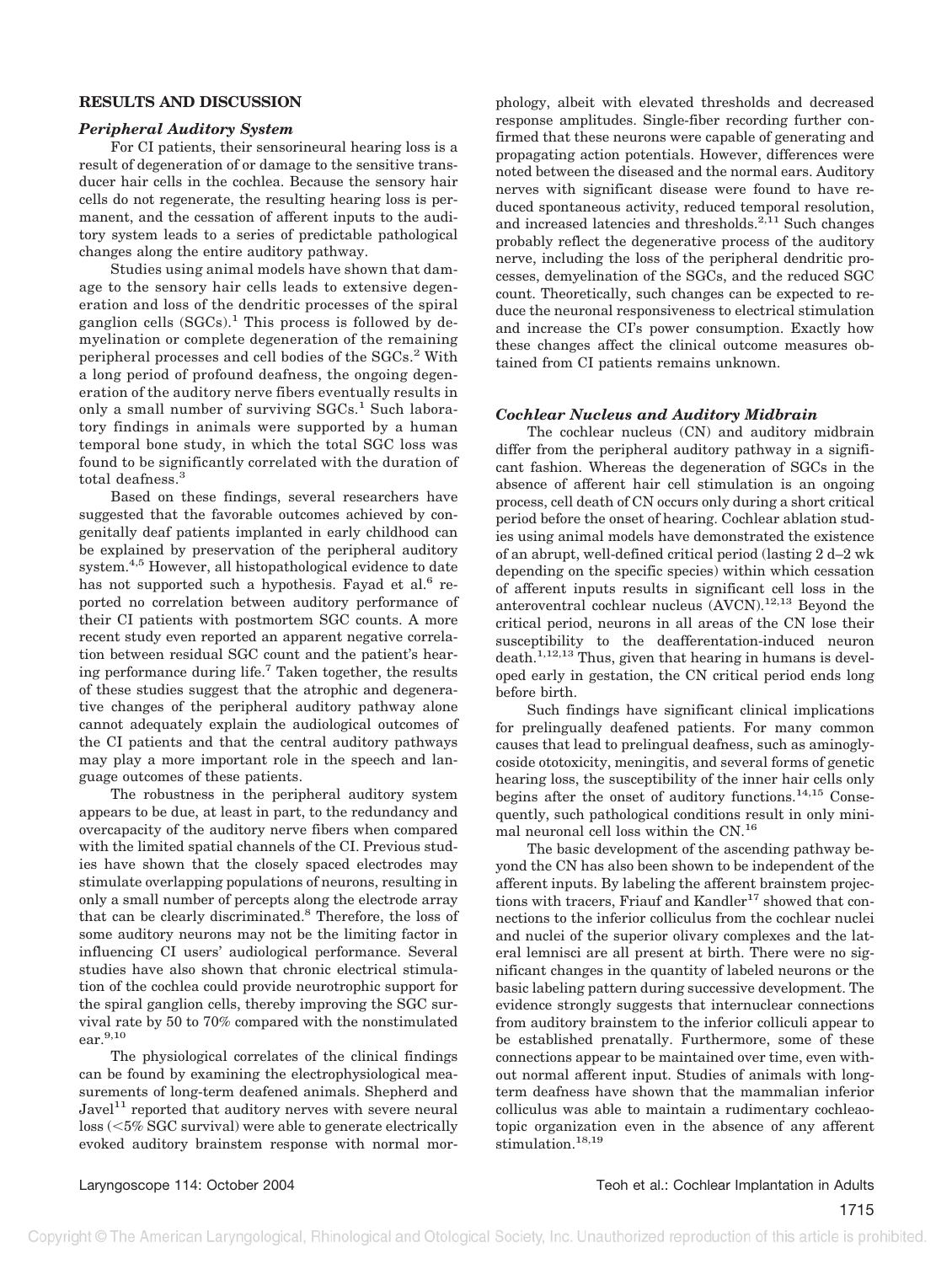Although neuronal cell loss of the auditory brainstem is minimal if the sensorineural hearing loss occurs after the onset of hearing, other significant structural and functional changes have been observed in the studies of deafened animals. Histological studies have reported significant reduction in the overall soma area of neurons in the CN and medial nucleus of the trapezoid body,<sup>1,20</sup> the superior olivary complex, the lateral lemniscus, and the inferior colliculus.2,21 The volume loss has been attributed mostly to loss of supporting neuropil, with minor contribution from shrinkage of neurons.<sup>1</sup> Although the loss of neuropil appears to be permanent, neuronal shrinkage has been found to be partially reversible following chronic intracochlear electrical stimulation.22

Ultrastructural examinations of the auditory brainstem of animals with long-term deafness also revealed significant abnormality and reorganization in the neuronal synaptic morphological appearance.<sup>23,24</sup> Observed changes include attenuation in terminal branching, a reduction in synaptic vesicle density, thickening of the presynaptic and postsynaptic densities, and enlargement of synapse size.<sup>23</sup> These changes can be viewed as compensatory responses to diminished afferent input and transmitter release. However, the structural complexity of the neural pathway remains unchanged, $24$  and much of the deafness-related synaptic changes in AVCN could be prevented with chronic electrical stimulation.25 Thus, the reorganization of the central auditory pathway during auditory deprivation appears to extend well beyond the onset of hearing. Some of the associated deleterious effects appear to be reversible with reintroduction of afferent stimulation with cochlear implants.

The anatomical and morphological alterations caused by prolonged deafness are reflected in the results of several physiological studies. The response threshold of the ventral CN to electrical stimulation was significantly elevated in deafened cochleas.<sup>26</sup> Also adversely affected were the synchrony of excitatory postsynaptic potentials of AVCN neurons and the response latency and temporal jitter of the inferior colliculus neurons. $2,27$  It is likely that such changes significantly decrease the temporal resolution of the inferior colliculus neurons. However, the reduction of temporal resolution was improved with chronic electrical stimulation of the auditory nerve, $27$  presumably as a result of stimulation-induced neural growth and synaptic remodeling.

Taken together, the evidence reviewed to date suggests that prolonged deafness produces significant changes in the anatomy and physiology of the auditory brainstem. It appears that temporal processing is particularly affected by the deafness-induced synaptic changes, as supported by the results of several psychophysical studies involving congenitally deaf adult CI patients.<sup>28</sup> However, many of the underlying physiological changes appear to be partially reversible with re-establishment of afferent input with a CI. Thus, the results suggest that changes at the level of the auditory brainstem are likely to be responsible for some of the limitations of the CI patients in speech perception, but no evidence to date suggests the existence of a definitive developmental critical

period due to deafness-induced changes in the CN or the auditory midbrain.

# *Auditory Cortex*

Unlike the peripheral auditory system and the auditory midbrain, the basic anatomical structure of the human auditory cortex is immature at birth.29 Prolonged auditory deprivation during the ensuing maturation process has been shown to produce significant long-lasting effects on the eventual speech perception capability of the patients.30 In addition, language and speech perception are complex information processing activities that involve more than simple detection and discrimination of auditory signals: The development of secondary cortical centers with interhemispheric and intrahemispheric projections are necessary for the processing and understanding of speech. To understand how such complex development is affected by prolonged auditory deprivation, we first review the maturation stages of the different axonal systems of the human auditory cortex and the ways auditory deprivation affects these developmental processes. Second, we consider the impact of communication mode and educational experience on the cortical remodeling process and how such information may shed light on the limitations and variabilities of the outcome measures we observed in the long-term prelingually deafened CI patients.

Three developmental stages of the human auditory cortex have been identified, with full maturation not achieved until approximately 12 years of age.<sup>29,31</sup> Each stage of cortical development is characterized by the maturation of a different axonal system. During the perinatal period, only the most superficial layer (layer 1) of the auditory cortex contains any mature neurons.29 The axons of these neurons are not connected to projections from the auditory midbrain and therefore are thought to carry no information on external auditory stimuli. Between 4.5 months and 5 years of age, axons of thalamocortical afferents begin projecting into cortical layers 4, 5, and 6, carrying inputs from the lower auditory pathway.29 This represents the beginning of cortical processing of auditory stimuli. Interhemispheric and intrahemispheric connections begin developing in layers 2 and 3 between 5 and 12 years of age.29,31 These commissural and association corticocortical axons interconnect various speech and language processing centers, allowing more complex processing of speech signals.

Little is known about how profound bilateral hearing loss at different stages of development affects the morphological appearance of the auditory cortex. Our current knowledge is based mostly on indirect findings obtained from electrophysiological and imaging experiments. Animal studies have shown that in response to electrical stimulation of the auditory nerve, the basic response properties of the adult primary auditory cortex of congenitally deaf white cats are similar to those reported in normal hearing animals.<sup>32</sup> In addition, the cortex of the congenitally deaf white cats appears to retain at least some rudimentary level of cochleotopic organization. Thus, the results suggest that prolonged congenital deafness does not completely inhibit the development of the ascending thalamocortical afferents, and the basic connections from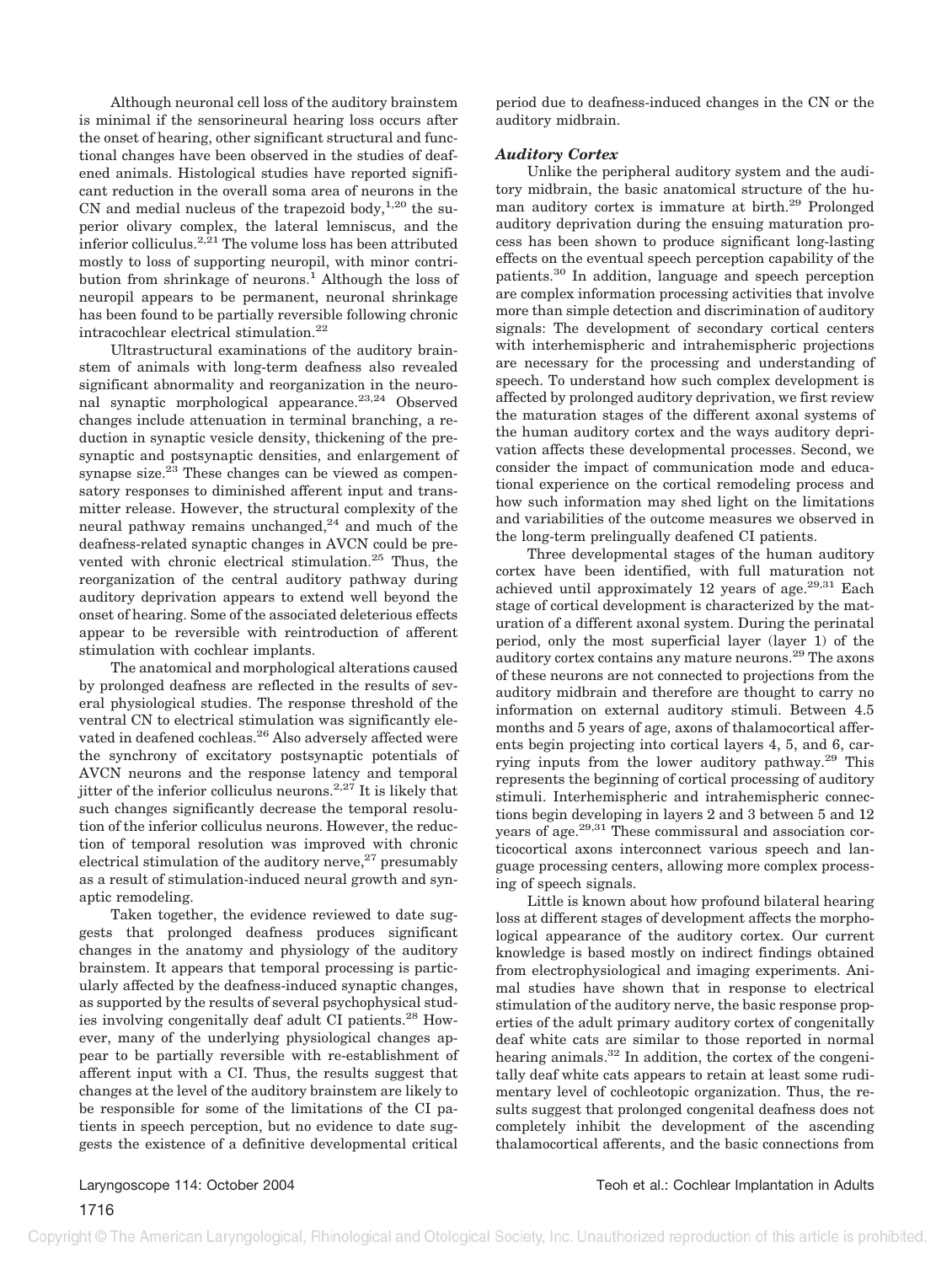the auditory periphery to the primary auditory cortex could develop without the presence of auditory input. However, more recent studies have indicated significant functional deficits of the congenitally deaf white cat auditory cortex if the duration of the auditory deprivation exceeds a sensitive period of 6 months.<sup>33</sup> In particular, it has been found that the synaptic currents of the infragranular output layers are substantially attenuated if auditory experience is not restored by cochlear implantation within the sensitive period. The naive auditory cortex also exhibited deficiency of synaptic activities at long latencies  $(>30 \text{ ms})$ , suggesting that the deficiency was probably due to immaturity of the higher-order cortical connections. Because the commissural and association corticocortical and corticothalamic axons are the last to mature, it is not surprising that they are the most susceptible to the effects of early auditory deprivation. In contrast, when the congenitally deaf white cats are implanted early in life, the deaf kittens were able to develop high-amplitude cortical field potentials, expansion of activated auditory cortical areas, and long latency responses that are suggestive of higher-order intracortical information processing.<sup>34</sup>

The results of the animal studies are consistent with the reported findings of human imaging experiments. Using positron emission tomography (PET) imaging technique, Truy et al.35 and Naito et al.36 have shown that the primary auditory cortex of prelingually deafened adults remains responsive to intracochlear electrical stimulation. However, speech activation of the secondary auditory cortex was much less than that found in either normalhearing or postlingually deaf subjects. Thus, the results suggest that, although the auditory pathways to the primary auditory cortex remain functional for a long period after prelingual auditory deprivation, the perceived sensation may not be interpreted as meaningful sound by some users, most likely because of their inability to process the incoming signals in the appropriate higher-order speech and language centers.

It is imperative to note that under prolonged auditory deprivation, the original intended targets of the corticocortical projections (i.e., the secondary auditory and association areas) do not atrophy or degenerate. Instead, the inherent cortical plasticity allows for cross-modal reorganization and colonization by other sensory modalities.<sup>37</sup> The auditory association area (the supratemporal gyrus), but not the primary auditory cortex, has been shown to be responsive to manual sign language used by congenitally deaf adults.38 Thus, the auditory language area may become "rewired" to process visually evoked signals, whereas the dormant primary auditory cortex remains reserved for auditory processing. For example, after the patient in the study of Nishimura et al.<sup>38</sup> received a CI, it was found that spoken words activated the primary auditory cortex but not the adjacent language areas, and the patient was unable to understand the spoken words. In addition, Lee et al.<sup>39</sup> showed that the extent of the crossmodal colonization of the auditory association cortex was directly proportional to the duration of deafness, and both factors were inversely correlated with the postimplantation speech perception performance. Taken together, the evidence suggests that an alternative communication mo-

dality such as manual sign language could "occupy" the underused secondary auditory cortical centers of prelingually deafened patients, impeding any potential future improvement of speech perception after cochlear implantation.

The findings suggest that the use of auditory-verbal therapy and oral-aural rehabilitation should be advocated as the preferred educational method for prelingually deafened patients, especially if they intend to obtain a CI as a treatment option for their hearing loss. We think that by providing even minimal aided auditory input to the auditory cortex, together with reducing interference from other competing sensory modalities (eg, American Sign Language or variants of manually coded English), it may be possible to decrease the cortical colonization phenomenon and preserve the auditory pathways to the cortical auditory language centers. Indeed, several clinical outcome studies have supported this hypothesis. Improvements in open-set spoken word recognition, language development, and speech communication abilities of oral children receiving cochlear implants were significantly more rapid than in children who used total communication (i.e., combination of sign and oral languages).  $40,41$  It also appears that the recent improvements noted in the speech perceptual performance of the long-term prelingually deafened patients are probably the result of patient selection criteria, because the vast majority of the betterperforming patients were oral communicators.42 Therefore, communication mode should be considered an important candidacy criterion for planning future cochlear implantation in patients with long-term prelingual deafness.

Another important consideration is the nature of the sensitive period in human cortical maturation. Extensive experimental data on congenitally deaf white cats have shown a sensitive period of approximately 5 to 6 months, within which the amount of excitable cortical tissue increases with increasing duration of intracochlear electrical stimulation.43 It is widely assumed that a similar sensitive period exists in humans,<sup>44</sup> but the lack of experimental data has hampered our understanding of the exact nature and duration of the human cortical plasticity after prolonged deafness. Aside from the clinical outcome data, the most revealing findings to date are based on studies of cortical auditory evoked potential of prelingually deafened CI patients who were implanted at different ages. Ponton et al.45 first noted that the latency delay of the P1 cortical auditory evoked potential could be used as a measure of cortical auditory maturation. They found that for implanted children, maturational delays for P1 latency approximated the period of auditory deprivation before implantation. With the reintroduction of stimulation by the CI, the maturation of the P1 latency resumes and it appears to grow at the same rate as in normalhearing children.<sup>45</sup> However, longitudinal and crosssectional data indicate that even after many years of implant use, the evoked potentials of adult prelingual CI users with long-term deafness still remain different from their normal-hearing counterparts: The P1 peak latency remains prolonged and P1 amplitude remains larger in CI users.46 The results suggest that age-related changes in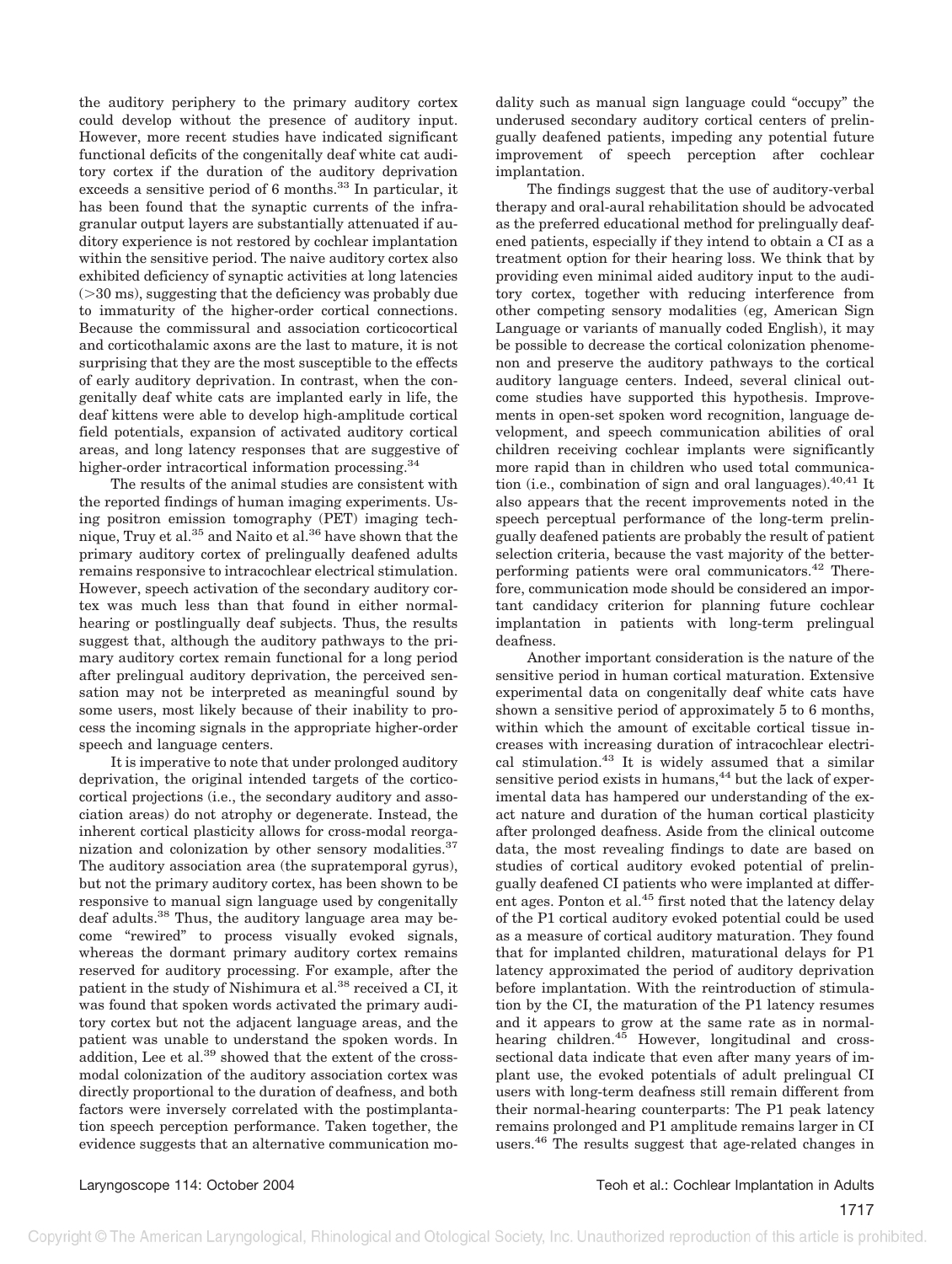the P1 peak occur only over a finite period and that the underlying cortical plasticity ends by 12 years of age. More recently, Sharma et al. $47$  reported similar findings in their analysis of cortical potentials obtained from 104 congenitally deaf CI patients and concluded that the human auditory system is maximally plastic in the absence of auditory stimulation for approximately 3.5 years. The plasticity gradually declines with increasing duration of deafness, and it is significantly reduced after age 7 years.

The neurophysiological findings reviewed in the present study are consistent with the clinical outcome data that we summarized in Part I of the present series.<sup>48</sup> The postimplantation audiological performance of prelingually deaf patients is inversely related to their duration of deafness, and the patients with the longest period of auditory deprivation (10 y or longer) typically reach their performance plateaus within a short period of time  $(< 1 y)$ . These findings are probably the direct consequences of the loss of plasticity in the higher-order secondary auditory cortex, reducing the patients' ability to acquire the cognitive skills necessary to process complex speech signals. The present findings are in sharp contrast to the previous conclusion that prelingually deaf patients may require longer time periods to achieve their maximal audiological potentials.42

At present, the cortical colonization phenomenon that we observed in the higher-order auditory cortex is nonreversible once a patient reaches adulthood. However, active research is under way to find ways to modify some of the factors that govern cortical plasticity, especially after the sensitive period of cortical development has elapsed. One recent development deserves mention. Chondroitin sulfate proteoglycans, components of perineural nets that are thought to inhibit axonal sprouting and synaptic rearrangement, have been implicated recently as a main contributing factor to the end of the sensitive period.49 It has been shown that it is possible to reestablish the cortical plasticity by dissolving the perineural net around the neuronal cell bodies and dendrites. By identifying the molecular correlates of the neural plasticity, it may be possible to reverse the "cortical colonization" phenomenon of the auditory cortex through therapeutic pharmacological interventions.

# **CONCLUSION**

It appears that the deafness-induced changes along the entire auditory pathway, including the degeneration of the auditory nerve, the alteration of synaptic structures in the midbrain, and the failure to establish appropriate intracortical projections in the auditory cortex, all contribute to the gradual deterioration of auditory performance with increasing duration of auditory deprivation. However, only the cortical colonization and reorganization phenomenon of the secondary auditory cortical areas by other sensory modalities exhibit a sensitive period with characteristics and time course that are similar to the clinical outcome measures observed in prelingually deaf CI patients with long-term deafness. Thus, the ultimate limitation on the speech perception performance for this group of patients depends on the integrity of their connections between the primary auditory cortex and the second-

ary speech processing centers. Clearly, early implantation and restoration of auditory input through electrical stimulation are the treatments of choice in promoting such connections. The adoption of universal newborn hearing screening is an important step toward that goal. However, for patients with prolonged deafness, the alternative is to provide aurally based therapy before (with hearing aids) and after implantation. The evidence presented in the present report suggests that educational programs that stress oral communication as the preferred educational modality could potentially reduce the cortical colonization of the central speech and language processing centers. Indeed, the advantages of oral communication over total communication have been documented extensively in the recent clinical outcome studies of prelingually deafened patients.40,41 Consequently, the use of oral communication should be an important candidacy criterion in cochlear implantation of patients with long-term prelingual deafness. At this time, the audiological prognosis for many prelingually deafened patients with long-term profound deafness remains poor. However, with the continuing advances in neuropharmacology, it is possible that one day we may be able to restore the cortical plasticity with pharmacological intervention, even after the expiration of the sensitive period.

# **BIBLIOGRAPHY**

- 1. Hardie NA, Shepherd RK. Sensorineural hearing loss during development: morphological and physiological response of the cochlea and auditory brainstem. *Hear Res* 1999;128: 147–165.
- 2. Shepherd RK, Hardie NA. Deafness-induced changes in the auditory pathway: implications for cochlear implants. *Audiol Neurootol* 2001;6:305–318.
- 3. Nadol JBJ, Young YS, Glynn RJ. Survival of spiral ganglion cells in profound sensorineural hearing loss: implications for cochlear implantation. *Ann Otol Rhinol Laryngol* 1989; 98:411–416.
- 4. Snik AFM, Makhdoum MJA, Vermeulen AM, et al. The relation between age at the time of cochlear implantation and long-term speech perception abilities in congenitally deaf subjects. *Int J Pediatr Otorhinolaryngol* 1997;41:121–131.
- 5. Gantz BJ, Brown CJ, Abbas PJ. Intraoperative measures of electrically evoked auditory nerve compound action potential. *Am J Otol* 1994;15:137–144.
- 6. Fayad J, Linthicum FH, Otto SR, et al. Cochlear implants: histopathologic findings related to performance in 16 human temporal bones. *Ann Otol Rhinol Laryngol* 1991;100: 807–811.
- 7. Nadol JBJ, Shiao JY, Burgess BJ, et al. Histopathology of cochlear implants in humans. *Ann Otol Rhinol Laryngol* 2001;110:883–891.
- 8. Fishman KE, Shannon RV, Slattery WH. Speech recognition as a function of the number of electrodes used in the SPEAK cochlear implant speech processor. *J Speech Lang Hear Res* 1997;40:1201–1215.
- 9. Lousteau RJ. Increased spiral ganglion cell survival in electrically stimulated, deafened guinea pig cochleae. *Laryngoscope* 1987;97(7, Pt 1):836–842.
- 10. Leake PA, Snyder RL, Hradek GT, Rebscher SJ. Consequences of chronic extracochlear electrical stimulation in neonatally deafened cats. *Hear Res* 1995;82:65–80.
- 11. Shepherd RK, Javel E. Electrical stimulation of the auditory nerve, I: correlation of physiological responses with cochlear status. *Hear Res* 1997;108:112–144.
- 12. Mostafapour SP, Cochran SL, Del Puerto NM, Rubel EW. Patterns of cell death in mouse anteroventral cochlear nucleus neurons after unilateral cochlea removal. *J Comp*

Laryngoscope 114: October 2004 Teoh et al.: Cochlear Implantation in Adults